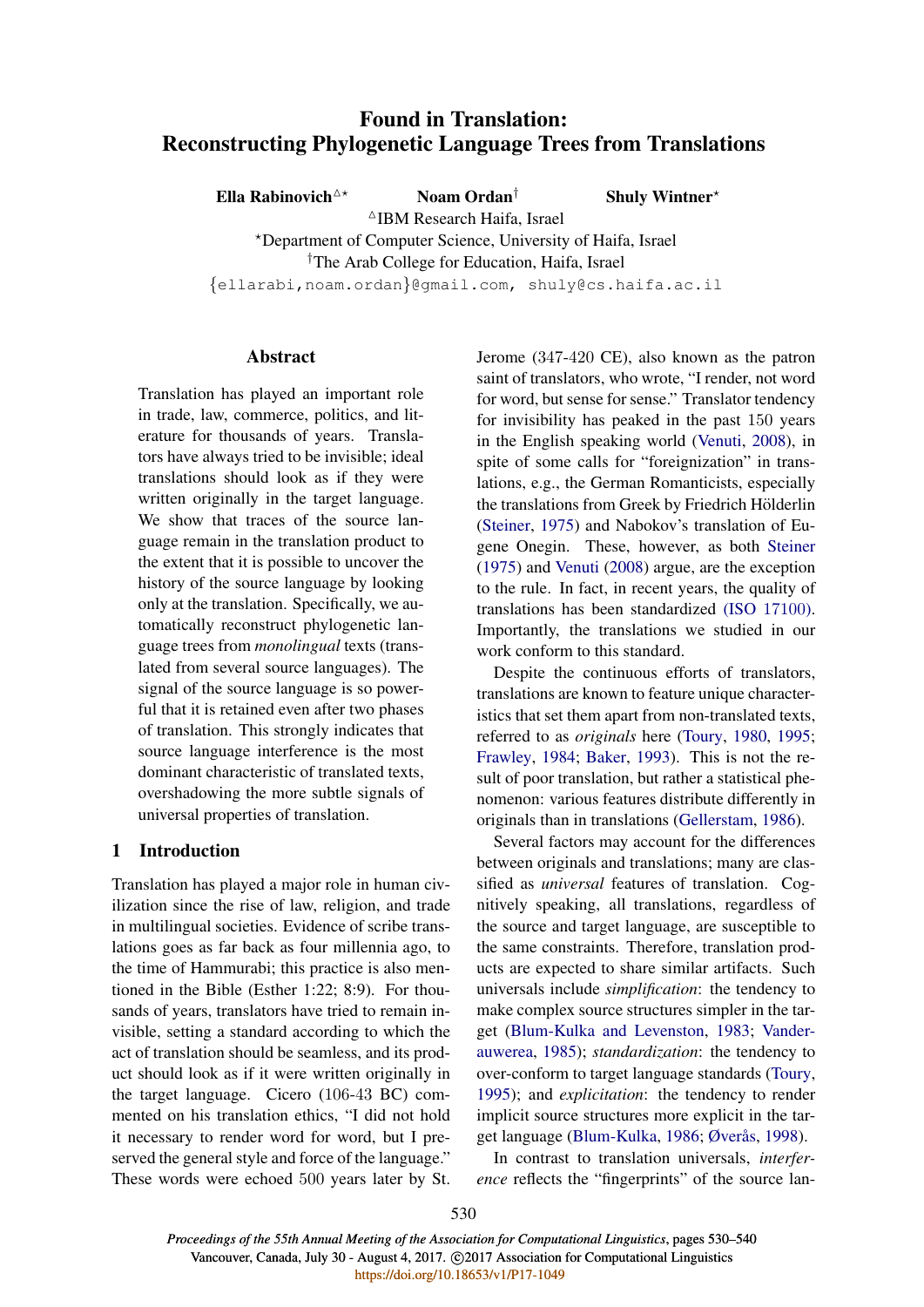guage on the translation product. Toury (1995) defines interference as "phenomena pertaining to the make-up of the source text tend to be transferred to the target text". Interference, by definition, is a language-pair specific phenomenon; isomorphic structures shared by the source and target languages can easily replace one another, thereby manifesting the underlying process of cross-linguistic influence of the source language on the translation outcome. Pym (2008) points out that interference is a set of both *segmentational and macrostructural features*.

Our main hypothesis is that, due to interference, languages with shared isomorphic structures are likely to share more features in the target language of a translation. Consequently, the distance between two languages, when assessed using such features, can be retained to some extent in translations from these two languages to a third one. Furthermore, we hypothesize that by extracting structures from translated texts, we can generate a phylogenetic tree that reflects the "true" distances among the source languages. Finally, we conjecture that the quality of such trees will improve when constructed using features that better correspond to interference phenomena, and will deteriorate using more universal features of translation.

The main contribution of this paper is thus the demonstration that interference phenomena in translation are powerful to an extent that facilitates clustering source languages into families and (partially) reconstructing intra-families ties; so much so, that these results hold even after two rounds of translation. Moreover, we perform analysis of various linguistic phenomena in the source languages, laying out quantitative grounds for the language typology reconstruction results.

# 2 Related work

A number of works in historical linguistics have applied methods from the field of bioinformatics, in particular algorithms for generating phylogenetic trees (Ringe et al., 2002; Nakhleh et al., 2005a,b; Ellison and Kirby, 2006; Boc et al., 2010). Most of them rely on lists of *cognates*, words in multiple languages with a common origin that share a similar meaning and a similar pronunciation (Dyen et al., 1992; Rexová et al., 2003). These works all rely on multilingual data, whereas we construct phylogenetic trees from texts in a single language.

The claim that translations exhibit unique properties is well established in translation studies literature (Toury, 1980; Frawley, 1984; Baker, 1993; Toury, 1995). Based on this assumption, several works use text classification techniques employing supervised, and recently also unsupervised, machine learning approaches, to distinguish between originals and translations (Baroni and Bernardini, 2006; Ilisei et al., 2010; Koppel and Ordan, 2011; Volansky et al., 2015; Rabinovich and Wintner, 2015; Avner et al., 2016). The features used in these studies reflect both universal and interference-related traits. Along the way, interference was proven to be a robust phenomenon, operating in every single sentence, even on the morpheme level (Avner et al., 2016). Interference can also be studied on pairs of source- and target languages and focus, for example, on word order (Eetemadi and Toutanova, 2014).

The powerful signal of interference is evident, e.g., by the finding that a classifier trained to distinguish between originals and translations from one language, exhibits lower accuracy when tested on translations from another language, and this accuracy deteriorates proportionally to the distance between the source and target languages (Koppel and Ordan, 2011). Consequently, it is possible to accurately distinguish among translations from various source languages (van Halteren, 2008).

A related task, identifying the native tongue of English language students based only on their writing in English, has been the subject of recent interest (Tetreault et al., 2013). The relations between this task and identification of the source language of translation has been emphazied, e.g., by Tsvetkov et al. (2013). English texts produced by native speakers of a variety of languages have been used to reconstruct phylogenetic trees, with varying degrees of success (Nagata and Whittaker, 2013; Berzak et al., 2014). In contrast to language learners, however, translators translate into their mother tongue, so the texts we studied were written by highly competent native speakers. Our work is the first to construct phylogenetic trees from translations.

## 3 Methodology

### 3.1 Dataset

This corpus-based study uses Europarl (Koehn, 2005), the proceedings of the European Parliament and their translations into all the official Eu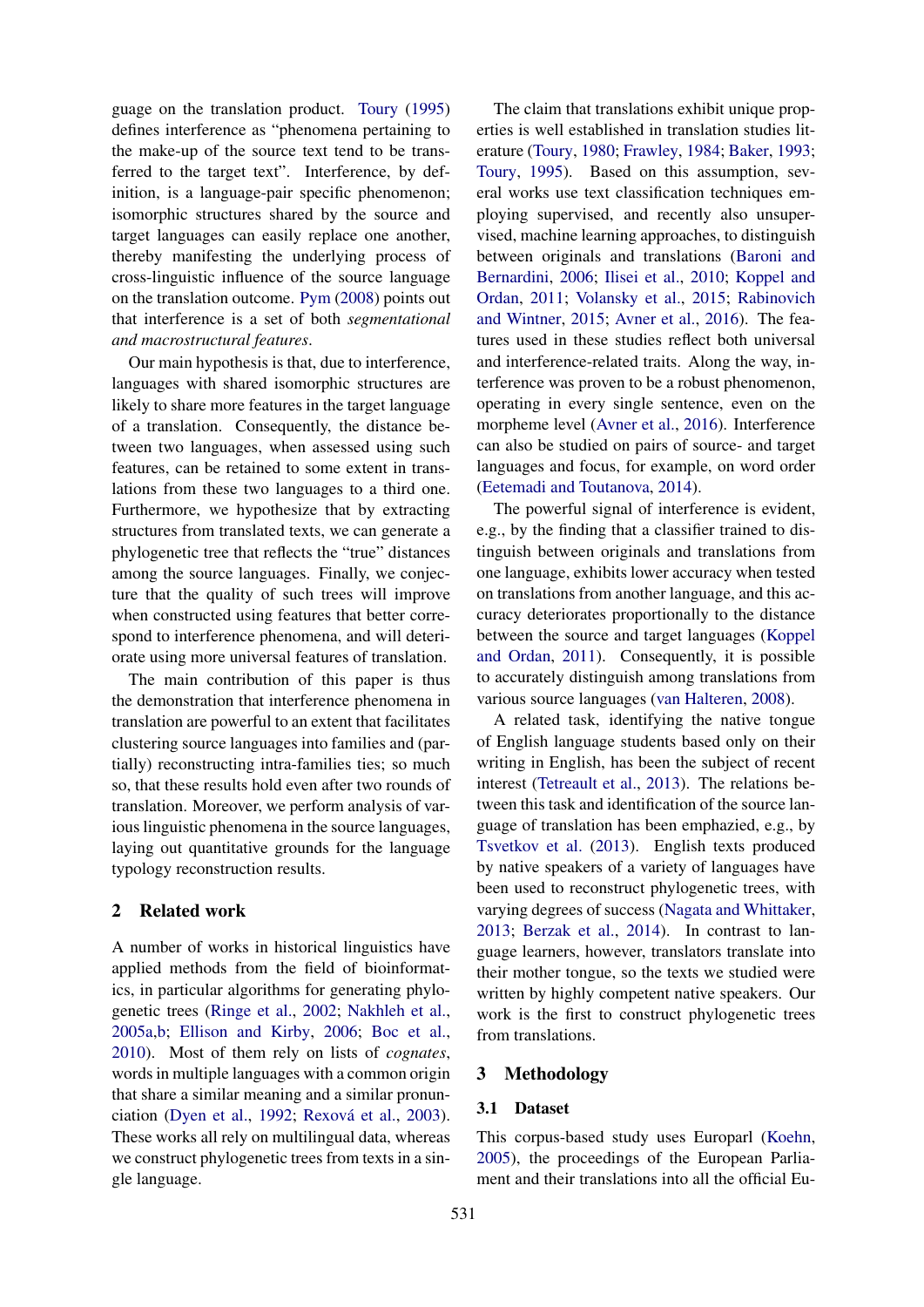ropean Union (EU) languages. Europarl is one of the most popular parallel resources in natural language processing, and has been used extensively in machine translation. We use a version of Europarl spanning the years 1999 through 2011, in which the direction of translation has been established through a comprehensive cross-lingual validation of the speakers' original language (Rabinovich et al., 2015).

All parliament speeches were translated<sup>1</sup> from the original language into all other EU languages (21 at the time) using English as an intermediate, *pivot* language. We thus refer to translations into English as *direct*, while translations into all other languages, via English as a third language, are *indirect*. We hypothesize that indirect translation will obscure the markers of the original language in the final translation. Nevertheless, we expect (weakened) fingerprints of the source language to be identifiable in the target despite the pivot, presumably resulting in somewhat poorer phylogenetic trees.

We focus on 17 source languages, grouped into 3 language families: Germanic, Romance, and Balto-Slavic.<sup>2</sup> These include translations to English and to French from Bulgarian (BG), Czech (CS), Danish (DA), Dutch (NL), English (EN), French (FR), German (DE), Italian (IT), Latvian (LV), Lithuanian (LT), Polish (PL), Portuguese (PT), Romanian (RO), Slovak (SK), Slovenian (SL), Spanish (ES), and Swedish (SV). We also included texts written originally in English and French.

All datasets were split on sentence boundary, cleaned (empty lines removed), tokenized, and annotated for part-of-speech (POS) using the Stanford tools (Manning et al., 2014). In all the tree reconstruction experiments, we sampled equal-sized chunks from each source language, using as much data as available for all languages. This yielded 27, 000 tokens from translations to English, and 30, 000 tokens from translations into French.

### 3.2 Features

Following standard practice (Volansky et al., 2015; Rabinovich and Wintner, 2015), we represented both original and translated texts as feature vectors, where the choice of features determines the extent to which we expect sourcelanguage interference to be present in the translation product. Crucially, the features abstract away from the contents of the texts and focus on their structure, reflecting, among other things, morphological and syntactic patterns. We use the following feature sets: 1. The top-1,000 most frequent POS trigrams, reflecting shallow syntactic structure. 2. Function words (FW), words known to reflect grammar of texts in numerous classification tasks, as they include non-content words such as articles, prepositions, etc. (Koppel and Ordan,  $2011$ ).<sup>3</sup> 3. Cohesive markers (Hinkel,  $2001$ ); these words and phrases are assumed to be overrepresented in translated texts, where, for example, an implicit contrast in the original is made explicit in the target text with words such as 'but' or 'however'. <sup>4</sup> Note that the first two feature sets are strongly associated with interference, whereas the third is assumed to be universal and an instance of explicitation. We therefore expect trees based on the first two feature sets to be much better than those based on the third.

### 3.3 The Indo-European phylogenetic tree

The last few decades produced a large body of research on the evolution of individual languages and language families. While the existence of the Indo-European (IE) family of languages is an established fact, its history and origins are still a matter of much controversy (Pereltsvaig and Lewis, 2015). Furthermore, the actual subgroupings of languages within this family are not clear-cut (Ringe et al., 2002). Consequently, algorithms that attempt to reconstruct the IE languages tree face a serious evaluation challenge (Ringe et al., 2002; Rexová et al., 2003; Nakhleh et al., 2005a).

To evaluate the quality of the reconstructed trees, we define a metric to accurately assess their distance from the "true" tree. The tree that we use as ground truth (Serva and Petroni, 2008) has

<sup>&</sup>lt;sup>1</sup>The common practice is that one translates into one's native language; in particular, this practice is strictly imposed in the EU parliament where a translator must have perfect proficiency in the target language, meeting very high standards of accuracy.

<sup>&</sup>lt;sup>2</sup>We excluded source languages with insufficient amounts of data, along with Greek, which is the only representative of the Hellenic family.

 $3$ For French we used the list of FW available at https: //code.google.com/archive/p/stop-words/.

<sup>4</sup> For French we used http://utilisateurs. linguist.univ-paris-diderot.fr/˜croze/D/ Lexconn.xml.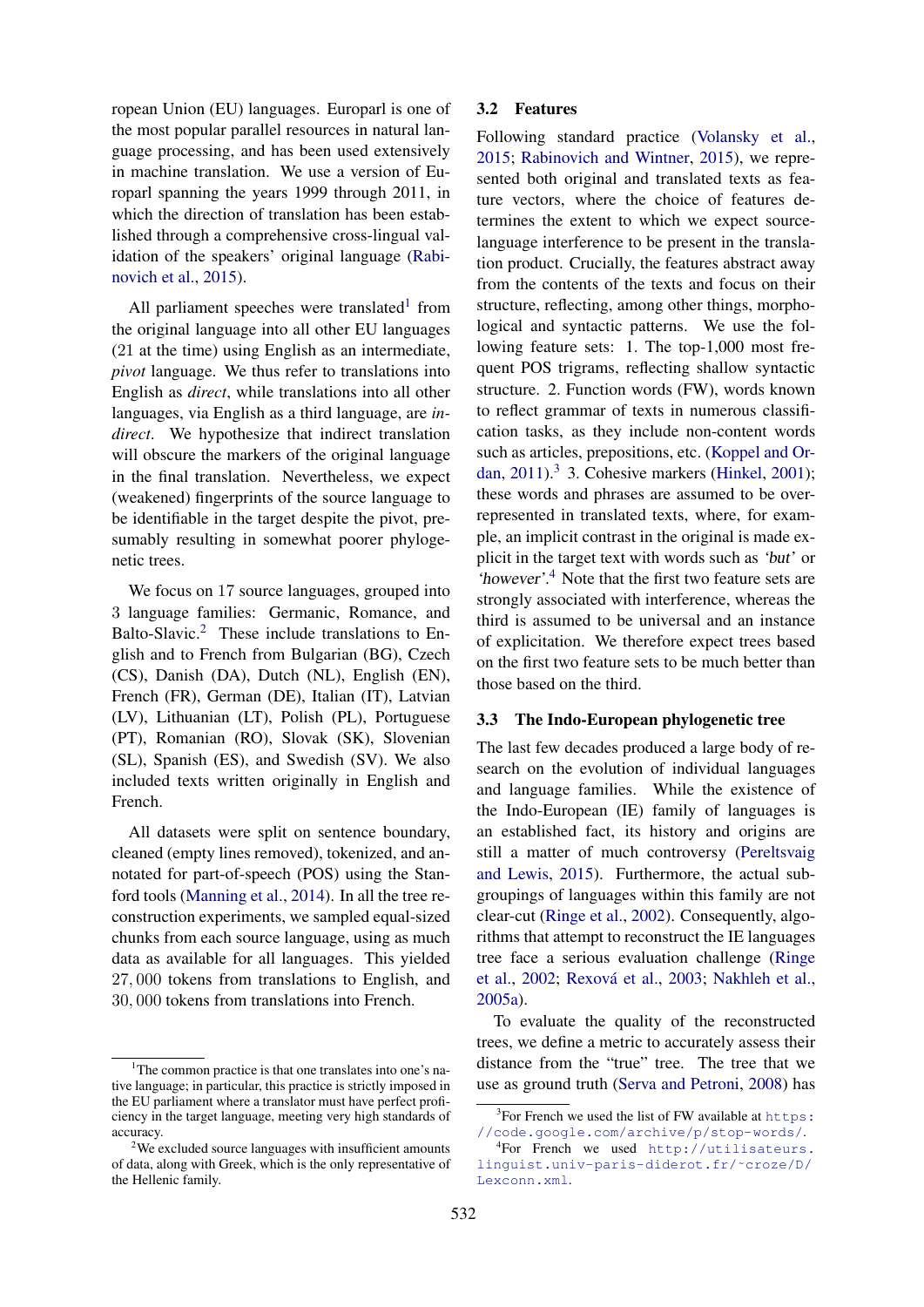several advantages. First, it is similar to a wellaccepted tree (Gray and Atkinson, 2003) (which is not insusceptible to criticism (Pereltsvaig and Lewis, 2015)). The differences between the two are mostly irrelevant for the group of languages that we address in this research. Second, it is a binary tree, facilitating comparison with the trees we produce, which are also binary branching. Third, its branches are decorated with the approximate year in which splitting occurred. This provides a way to induce the distance between two languages, modeled as lengths of paths in the tree, based on chronological information.

We projected the gold tree (Serva and Petroni, 2008) onto the set of 17 languages we considered in this work, preserving branch lengths. Figure 1 depicts the resulting gold-standard subtree.



Figure 1: Gold standard tree, pruned

We reconstructed phylogenetic language trees by performing agglomerative (hierarchical) clustering of feature vectors extracted separately from English and French translations. We performed clustering using the variance minimization algorithm (Ward Jr, 1963) with Euclidean distance (the implementation available in the Python SciPy library). All feature values were normalized to a zero-one scale prior to clustering.

### 3.4 Evaluation methodology

To evaluate the quality of the trees we generate, we compute their similarity to the gold standard via two metrics: *unweighted*, assessing only structural (topological) similarity, and *weighted*, estimating similarity based on both structure and branching length.

Several methods have been proposed for evaluating the quality of phylogenetic language trees (Pompei et al., 2011; Wichmann and Grant, 2012; Nouri and Yangarber, 2016). A popular metric is the Robinson-Foulds (RF) methodology (Robinson and Foulds, 1981), which is based on the symmetric difference in the number of *bi-partitions*, the ways in which an edge can split the leaves of a tree into two sets. The distance between two trees is then defined as the number of splits induced by one of the trees, but not the other. Despite its popularity, the RF metric has well-known shortcomings; for example, relocating a single leaf can result in a tree maximally distant from the original one (Böcker et al., 2013). Additional methodologies for evaluating phylogenetic trees include *branch score distance* (Kuhner and Felsenstein, 1994), enhancing RF with branch lengths, *purity score* (Heller and Ghahramani, 2005), and *subtree score* (Teh et al., 2009). The latter two ignore branch lengths and only consider structural similarities for evaluation.

We opted for a simple yet powerful adaptation of the L2-norm to leaf-pair distance, inherently suitable for both unweighted and weighted evaluation. Given a tree of N leaves,  $l_i$ ,  $i \in [1..N]$ , the *weighted distance* between two leaves  $l_i, l_j$  in a tree  $\tau$ , denoted  $D_{\tau}(l_i, l_j)$ , is the sum of the weights of all edges on the shortest path between  $l_i$  and  $l_j$ . The *unweighted distance* sums up the *number* of the edges in this path (i.e., all weights are equal to 1). The distance  $Dist(\tau, g)$  between a generated tree  $\tau$  and the gold tree g is then calculated by summing the square differences between all leafpair distances (whether weighted or unweighted) in the two trees:

$$
Dist(\tau, g) = \sum_{i, j \in [1..N]; i \neq j} (D_{\tau}(l_i, l_j) - D_g(l_i, l_j))^2
$$

# 4 Detection of Translations and their Source Language

### 4.1 Identification of translation

We first reconfirmed that originals and translations are easily separable, extending results of supervised classification of *O* vs. *T* (where O refers to original English texts, and T to translated English) (Baroni and Bernardini, 2006; van Halteren, 2008; Volansky et al., 2015) to the 16 original languages considered in this work. We also conducted similar experiments with French originals and translations. We used 200 chunks of approximately 2K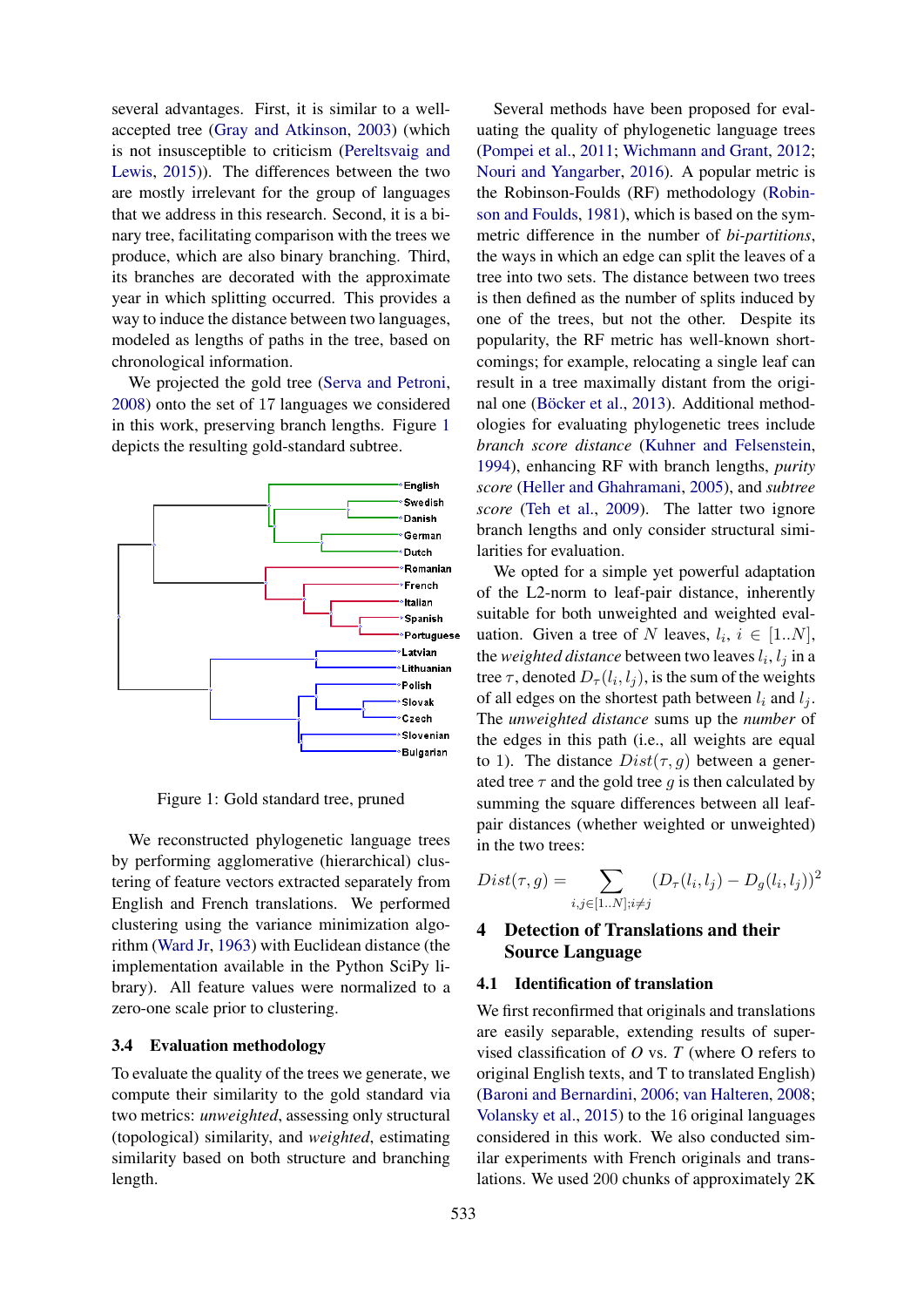tokens (respecting sentence boundaries) from both O and T, and normalized the values of lexical features by the number of tokens in each chunk. For classification, we used Platt's sequential minimal optimization algorithm (Keerthi et al., 2001; Hall et al., 2009) to train support vector machine classifiers with the default linear kernel. We evaluated the results with 10-fold cross-validation.

Table 1 presents the classification accuracy of (English and French) O vs. T using each feature set. In line with previous works (Ilisei et al., 2010; Volansky et al., 2015; Rabinovich and Wintner, 2015), the binary classification results are highly accurate, achieving over 95% accuracy using POS-trigrams and function words for both English and French, and above 85% using cohesive markers.

| <b>Feature</b>        | <b>English</b> | French |
|-----------------------|----------------|--------|
| POS-trigrams          | 97.60          | 98.40  |
| <b>Function words</b> | 96.45          | 95.15  |
| Cohesive markers      | 86.50          | 85.25  |

Table 1: Classification accuracy (%) of English and French O vs. T

### 4.2 Identification of source language

Identifying the source language of translated texts is a task in which machines clearly outperform humans (Baroni and Bernardini, 2006). Koppel and Ordan (2011) performed 5-way classification of texts translated from Italian, French, Spanish, German, and Finnish, achieving an accuracy of 92.7%. Furthermore, misclassified instances were more frequently assigned to genetically related languages.

We extended this experiment to 14 languages representing 3 language families (the number of languages was limited by the amount of data available). We extracted 100 chunks of 1,000 tokens each from each source language and classified the translated English (and, separately, French) texts into 14 classes using the best performing POStrigrams feature set. Cross-validation evaluation yielded an accuracy of 75.61% on English translations (note that the baseline is  $100/14 = 7.14\%$ ).

The corresponding confusion matrix, presented in Figure 2 (left), reveals interesting phenomena: much of the confusion resides within language families, framed by the bold line in the figure. For example, instances of Germanic languages are almost perfectly classified as Germanic, with only

a few chunks assigned to other language families. The evident intra-family linguistic ties exposed by this experiment support the intuition that cross-linguistic transfer in translation is governed by typological properties of the source language. That is, translations from *related* sources tend to resemble each other to a greater extent than translations from more *distant* languages.

This observation is further supported by the evaluation of a three-way classification task, where the goal is to only identify the language family (Germanic, Romance, or Balto-Slavic): the accuracy of this task is 90.62%. Note also that the mis-classified instances of both Romance and Germanic languages are nearly never attributed to Balto-Slavic languages, since Germanic and Romance are much closer to each other than to Balto-Slavic.

Figure 2 (right) displays a similar confusion matrix, the only difference being that *French* translations are classified. We attribute the lower cross-validation accuracy (48.92%, reflected also by the lower number of correctly assigned instances on the matrix diagonal, compared to English) to the intervention of the pivot language in the translation process. Nevertheless, the confusion is still mainly constrained to intra-family boundaries.

# 5 Reconstruction of Phylogenetic Language Trees

# 5.1 Reconstructing language typology

Inspired by the results reported in Section 4.2, we generated phylogenetic language trees from both English and French texts translated from the other European languages. We hypothesized that interference from the source language was present in the translation product to an extent that would facilitate the construction of a tree sufficiently similar to the gold IE tree (Figure 1).

The best trees, those closest to the gold standard, were generated using POS-trigrams: these are the features that are most closely associated with source-language interference (see Section 3.2). Figure 3 depicts the trees produced from English and French translations using POStrigrams. Both trees reasonably group individual languages into three language-family branches. In particular, they cluster the Germanic and Romance languages closer than the Balto-Slavic. Capturing the more subtle intra-family ties turned out to be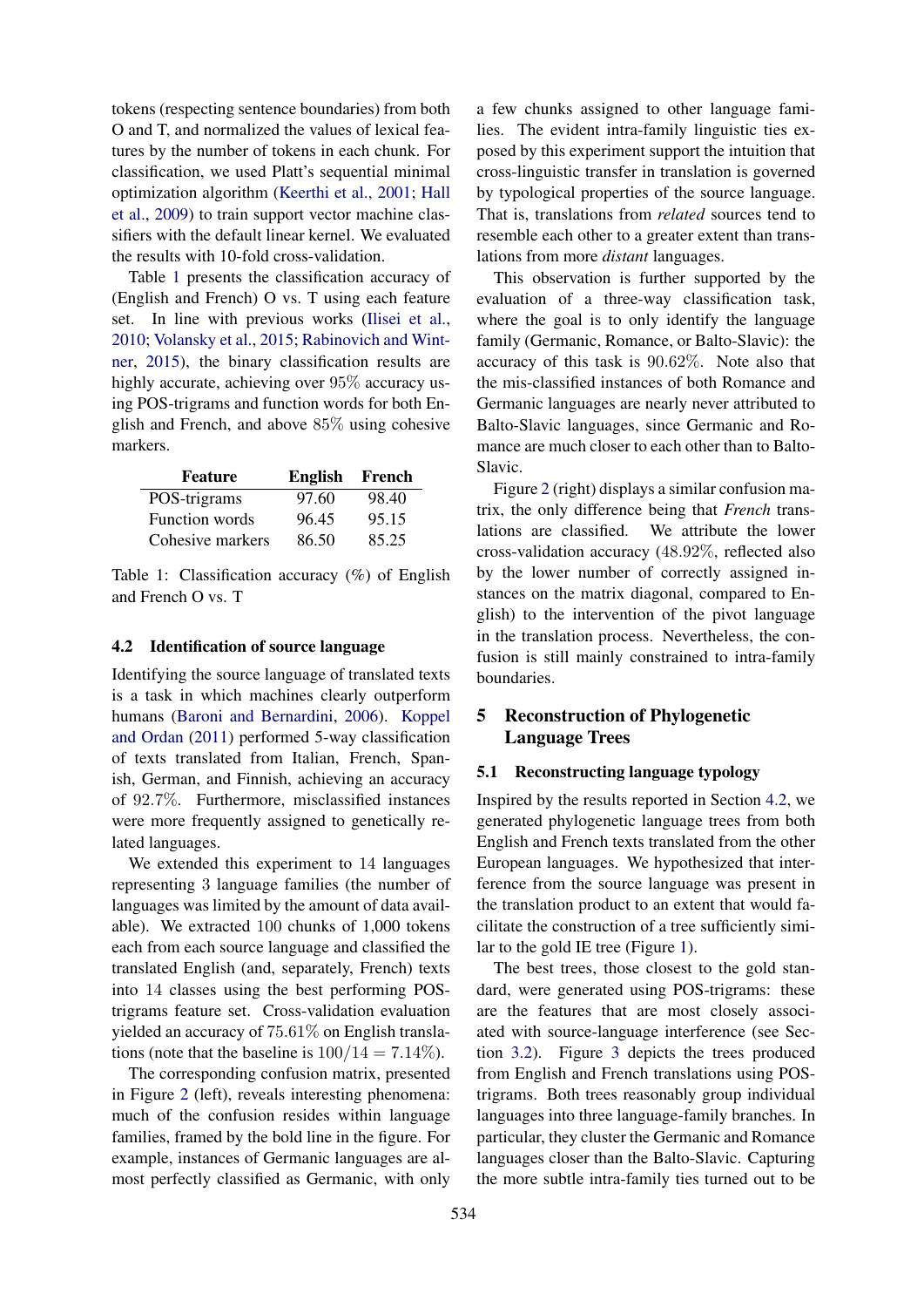| ΕN             | NL. |    |                |                |              |                |                 |     | DE DA SV PT ES FR IT RO LT PL SK CS |      |                |              |                  | ΕN |    |         |          |                 |              |       |     |                         | DE DA SV PT ES FR IT RO LT PL SK CS |    |                |          |           |                  |
|----------------|-----|----|----------------|----------------|--------------|----------------|-----------------|-----|-------------------------------------|------|----------------|--------------|------------------|----|----|---------|----------|-----------------|--------------|-------|-----|-------------------------|-------------------------------------|----|----------------|----------|-----------|------------------|
| 84             |     | 2  | 2              |                | 0            | 0              |                 |     | 0                                   | 0    | 0              |              | 1 EN             | 40 |    | 3<br>11 |          |                 |              | 6     | 2   |                         | 0                                   | 0  | 9              | 6        |           | $6$ EN           |
| 6              | 66  | 13 | 2 <sup>1</sup> | 8              | 0            | 1              | 3               | 0   | 0                                   | 0    | 0              |              | 0 NL             | 10 | 43 | 25      | 4        | 10 <sup>1</sup> | 0            |       | 4   | 2                       | 0                                   | 0  | 0              |          |           | 0 N <sub>L</sub> |
| $\overline{2}$ | 16  | 71 | $\overline{2}$ | $\overline{2}$ | 0            | 3              |                 | 0   | o                                   |      | 0              | 0            | 0 DE             | 8  | 32 | 41      | 1        | 51              | $\mathbf{0}$ | 6     | 3   |                         | 0                                   | 0  |                |          |           | 0 DE             |
| $\overline{2}$ | 5   | 4  | 74             | 12             | $\mathbf{0}$ | $\overline{2}$ |                 | 0   | o                                   |      |                | 0            | 0 DA             | 13 |    | 6<br>7  | 56       | 12              | 0            | 0     | 3.  | 0                       | 0                                   | 0  | з              | o        |           | 0 DA             |
| 4              |     |    | 13             | 73             | 0            | 0              |                 |     |                                     |      |                | 0            | 0 SV             |    | 13 |         | 5        | 46              | 2            |       |     |                         | 0                                   | 0  | 6              | 2        |           | 4 <sub>SV</sub>  |
| o              |     |    | 0              | 0              | 75           | з              |                 |     |                                     |      | $\mathbf{0}$   | 3            | $2$ PT           |    | 3  | 0       | 0        | 21              | 56           |       | 0   | $\overline{\mathbf{3}}$ | $\vert$                             | 9  | 6              | 9        |           | $6$ PT           |
|                | 0   | 2  | 2              | 11             | 31           | 74.            | -11             |     | $\overline{0}$                      | 0    | 0              | $\mathbf{0}$ | $1$ ES           | 4  |    | 4       | $\Omega$ | 31              | 31           | 54    |     | 7 15                    | οI                                  | 0  | $\overline{2}$ | 3        |           | $1$ ES           |
| $\overline{2}$ | 6   |    | $\Omega$       | $\mathbf{1}$   | 4            |                | 15 57           | 10  | οI                                  | 0    |                | 0            | 0 FR             |    | 3  | 2       | 1        |                 | 21           | 9     | 62  |                         | $\overline{0}$                      | 0  |                | 2        |           | $1$ FR           |
| 3.             | 0   |    | n              | $\mathbf{0}$   | 13           | 4              | 12 <sup>1</sup> | -63 | 0                                   | 0    | 0              | 0            | 1 IT             | 4  |    | 0       | 0        | 8               | 9            | $-18$ | -11 | 41                      | οı                                  | 0  | 3.             |          |           | 1 IT             |
| 0              | 0   | 0  | 0              | $\mathbf{0}$   | 0            | 0              | 0               | 0   | 96                                  | 3    |                | 0            | 0 RO             |    |    | o<br>0  | 0        | 01              |              | 0     | 0   | 0                       | 751                                 | 17 | 1              | 3.       |           | 0 <sub>RO</sub>  |
| 0              |     | n  |                | o              |              | 0              | 0               | 0   |                                     | 2 93 | $\overline{0}$ | 3            | $1$ ILT          |    |    | o<br>o  | $\Omega$ | 0               |              | o     | 0   | $\mathbf{0}$            | 22                                  | 54 | $\overline{2}$ | 4        |           | 5ILT             |
| $\overline{0}$ |     |    | 0              |                |              | 0              |                 | 0   | 0l                                  | 21   | 80             | 6            | 4 PL             |    | 9  | ヮ<br>o  | 0        | $11^{\circ}$    |              | 0     | 0   |                         | 2                                   |    | 2 42           | 14       | $12$ $PL$ |                  |
| $\mathcal{P}$  | o   | o  |                | $\Omega$       |              | Ω              |                 | 0   | $\Omega$                            | 1    | 5 <sub>1</sub> | 78.          | 10 <sub>SK</sub> | Δ  |    | 0       |          |                 | 10           | 0     |     | 3                       | 2                                   | 8  | 14             | 38       | 17 SK     |                  |
| $\mathbf{1}$   |     |    |                |                |              | o              |                 | 0   | 0                                   | 0    |                | 3 13 73 CS   |                  |    |    |         |          |                 |              |       | 0   |                         | 2                                   | 6  |                | 17 15 37 |           | 'I CS            |

Figure 2: Confusion matrix of 14-way classification of English (left) and French (right) translations. The actual class is represented by rows and the predicted one by columns.



Figure 3: Phylogenetic language trees generated with English (left) and French (right) translations

more challenging, although English outperformed its French counterpart on this task by almost perfectly reconstructing the Germanic sub-tree.

We repeated the clustering experiments with various feature sets. For each feature set, we randomly sampled equally-sized subsets of the dataset (translated from each of the source languages), represented the data as feature vectors, generated a tree by clustering the feature vectors, and then computed the weighted and unweighted distances between the generated tree and the gold standard. We repeated this procedure 50 times for each feature set, and then averaged the resulting distances. We report this average and the standard deviation.<sup>5</sup>

### 5.2 Evaluation results

The *unweighted* evaluation results are listed in Table 2. For comparison, we also present the distance obtained for a random tree, generated by sampling a random distance matrix from the uniform  $(0, 1)$  distribution. The reported random tree evaluation score is averaged over 1000 experiments. Similarly, we present *weighted* evaluation results in Table 3. All distances are normalized to a zero-one scale, where the bounds – zero and one – represent the identical and the most distant tree w.r.t. the gold standard, respectively.

The results reveal several interesting observations. First, as expected, POS-trigrams induce

<sup>&</sup>lt;sup>5</sup>All the trees, both cladograms (with branches of equal length) and phylograms (with branch lengths proportional to

the distance between two nodes), can be found at  $http://$ cl.haifa.ac.il/projects/translationese/ acl2017\_found-in-translation\_trees.pdf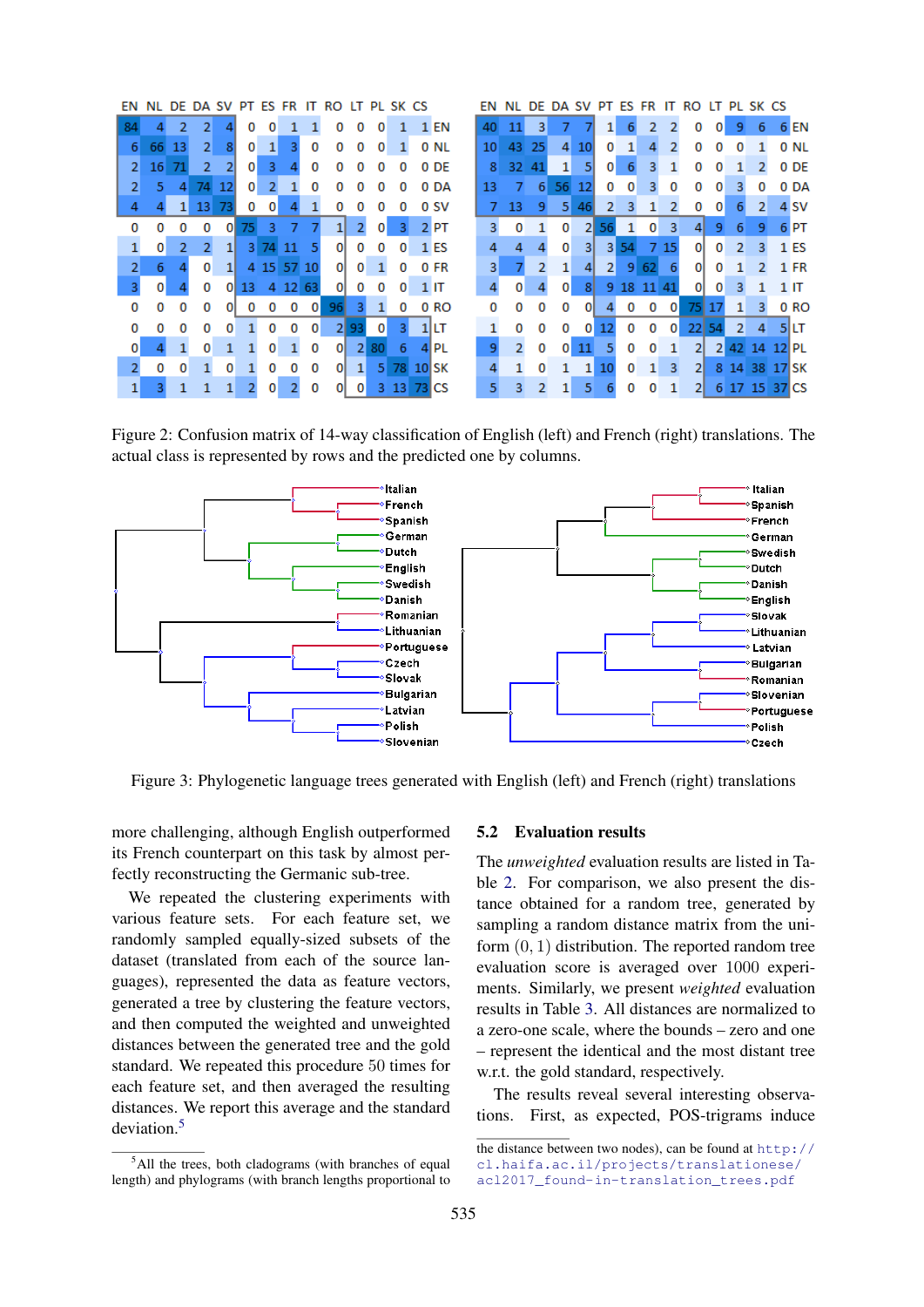| <b>Target language</b> | <b>English</b> |            | French     |            |
|------------------------|----------------|------------|------------|------------|
| <b>Feature</b>         | AVG            | <b>STD</b> | <b>AVG</b> | <b>STD</b> |
| POS-trigrams + FW      | 0.362          | 0.07       | 0.367      | 0.06       |
| POS-trigrams           | 0.353          | 0.06       | 0.399      | 0.08       |
| Function words         | 0.429          | 0.07       | 0.450      | 0.08       |
| Cohesive markers       | 0.626          | 0.16       | 0.678      | 0.14       |
| Random tree            | 0.724          | 0.07       | 0.724      | 0.07       |

Table 2: Unweighted evaluation of generated trees. AVG represents the average distance of a tree from the gold standard. The lowest distance in a column is boldfaced.

| <b>Target language</b> | English |            | French |            |  |  |  |  |
|------------------------|---------|------------|--------|------------|--|--|--|--|
| <b>Feature</b>         | AVG     | <b>STD</b> | AVG    | <b>STD</b> |  |  |  |  |
| $POS-trigrams + FW$    | 0.278   | 0.03       | 0.348  | 0.02       |  |  |  |  |
| POS-trigrams           | 0.301   | 0.03       | 0.351  | 0.03       |  |  |  |  |
| <b>Function</b> words  | 0.304   | 0.03       | 0.376  | 0.05       |  |  |  |  |
| Cohesive markers       | 0.598   | 0.12       | 0.636  | 0.07       |  |  |  |  |
| Random tree            | 0.676   | 0.10       | 0.676  | 0.10       |  |  |  |  |

Table 3: Weighted evaluation of generated trees. AVG represents the average distance of a tree from the gold standard. The lowest distance in a column is boldfaced.

trees closest to the gold standard among *distinct* feature sets. This corroborates our hypothesis that this feature set carries over interference of the source language to a considerable extent (see Section 1). Furthermore, function words achieve more moderate results, but still much better than random. This reflects the fact that these features carry over some grammatical constructs of the source language into the translation product.

Finally, in all cases, the least accurate tree, nearly random, is produced by cohesive markers; this is an evidence that this feature is sourcelanguage agnostic and reflects the universal effect of explicitation (see Section 3.2). While cohesive markers are a good indicator of translations, they reflect properties that are not indicative of the source language. The combination of POS-trigrams and FW yields the best tree in three out of four cases, implying that these feature sets capture different, complementary aspects of the source-language interference.

Surprisingly, reasonably good trees were also generated from French translations; yet, these trees are systematically worse than their English counterparts. The original signal of the source language is distorted twice: first via a Germanic language (English) and then via a Romance language (French). However, the signal is strong enough to yield a clear phylogenetic tree of the source languages. Interference is thus revealed to be an extremely powerful force, partially resistant to intermediate distortions.

### 6 Analysis

We demonstrated that source-language traces are dominant in translation products to an extent that facilitates reconstruction of the history of the source languages. We now inspect some of these phenomena in more detail to better understand the prominent characteristics of interference. For each phenomenon, we computed the frequencies of patterns that reflect it in texts translated to English from each individual language, and averaged the measures over each language family (Germanic, Romance, and Balto-Slavic). Figure 4 depicts the results.

### 6.1 Definite articles

Languages vary greatly in their use of articles. Like other Germanic languages, English has both definite ('a') and indefinite ('the') articles. However, many languages only have definite articles and some only have indefinite articles. Romance languages, and in particular the five Romance languages of our dataset, have definite articles that can sometimes be omitted, but not as commonly as in English. Balto-Slavic languages typically do not have any articles.

Mastering the use of articles in English is notoriously hard, leading to errors in non-native speakers (Han et al., 2006). For example, native speakers of Slavic languages tend to *over*use definite articles in German (Hirschmann et al., 2013). Similarly, we expect translations from Balto-Slavic languages to overuse 'the'. We computed the frequencies of 'the' in translations to English from each of the three language families. The results show a significant overuse of 'the' in translations from Balto-Slavic languages, and some overuse in translations from Romance languages.

### 6.2 Possessive constructions

Languages also vary in the way they mark possession. English marks it in three ways: with the clitic "s' ('the guest's room'), with a prepositional phrase containing 'of' ('the room of the guest'), and, like in other Germanic languages, with noun compounds ('guest room'). Compounds are considerably less frequent in Romance languages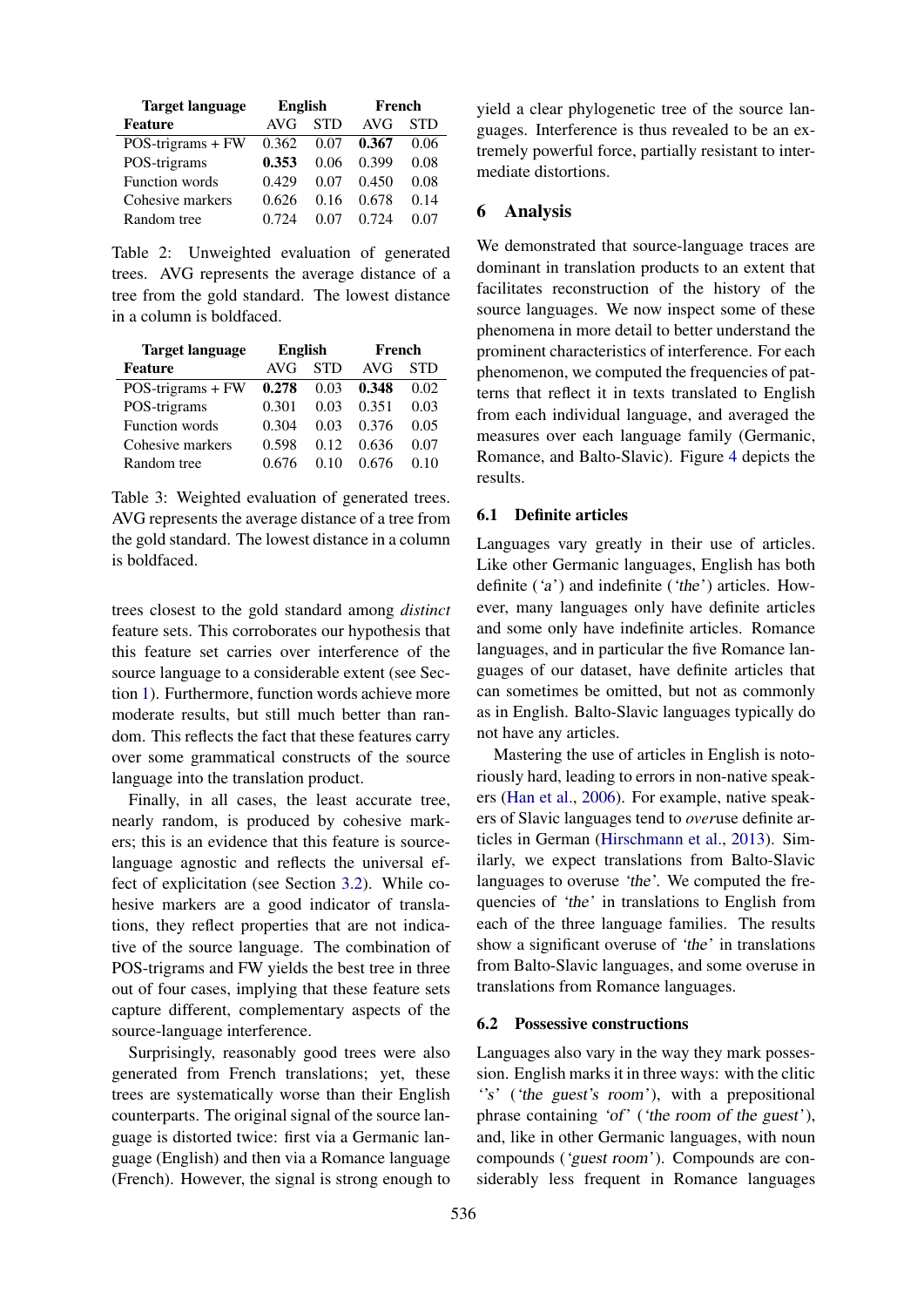

Figure 4: Frequencies reflecting various linguistic phenomena (Sections  $6.1-6.4$ ) in English translations

(Swan and Smith, 2001); Balto-Slavic indicates possession using case-marking. Languages also vary with respect to whether or not possession is head-marked. In Balto-Slavic languages, the genitive case is head-marked, which reverses the order of the two nouns with respect to the common English ''s' construction. Since copying word order, if possible across languages, is one of the major features of interference (Eetemadi and Toutanova, 2014), we anticipated that Balto-Slavic languages will exhibit the highest rate of noun-'of'-NP constructions. This would be followed by Romance languages, in which this construction is highly common, and then by Germanic languages, where noun compounds can often be copied as such. The results are consistent with our expectations.

### 6.3 Verb-particle constructions

Verb-particle constructions (e.g., 'turn down') consist of verbs that combine with a particle to create a new meaning (Dehé et al., 2002). Such constructions are much more common in Germanic languages (Iacobini and Masini, 2005), hence we expect to encounter their equivalents in English translations more frequently. We computed the frequencies of these constructions in the data; the results show a clear overuse of verb-particle constructions in translations from Germanic, and an underuse of such constructions in translations from Balto-Slavic.

### 6.4 Tense and aspect

Tense and aspect are expressed in different ways across languages. English, like other Germanic languages, uses a full system of aspectual distinctions, expressed via perfect and progressive forms (with the auxiliary verbs 'have' or 'be'). Balto-Slavic, in contrast, has no such system, and the distinction is marked lexically, by having two

types of verbs. Romance languages are in between, with both lexical and grammatical distinctions. We computed the frequencies of perfect forms (defined as the auxiliary 'have' followed by the past participle form), and the progressive forms (defined as the auxiliary 'be' plus a present participle form). Indeed, Germanic overuses the perfect aspect significantly; the use of the progressive aspect also varies across language families, exhibiting the lowest frequency in translations from Balto-Slavic.

# 7 Conclusion

Translations may be considered distortions of the original text, but this distortion is far from random. It depicts a very clear picture, reflecting language typology to the extent that disregarding the sources altogether, a phylogenetic tree can be reconstructed from a monolingual corpus consisting of multiple translations. This holds for the product of highly professional translators, who conform to a common standard, and whose products are edited by native speakers, like themselves. It even holds after two phases of translations. We are presently trying to extend these results to translations in a different domain (literary texts) into a very different language (Hebrew).

Postulated universals in linguistics (Greenberg, 1963) were confronted with much contradicting evidence in recent years (Evans and Levinson, 2009), and the long quest for translation universals (Mauranen and Kujamäki, 2004) should now be viewed in light of our finding: more than anything else, translations are typified by interference. This does not undermine the force of translation universals: we demonstrated how explicitation, in the form of cohesive markers, can help identify translations. It may be possible to define classi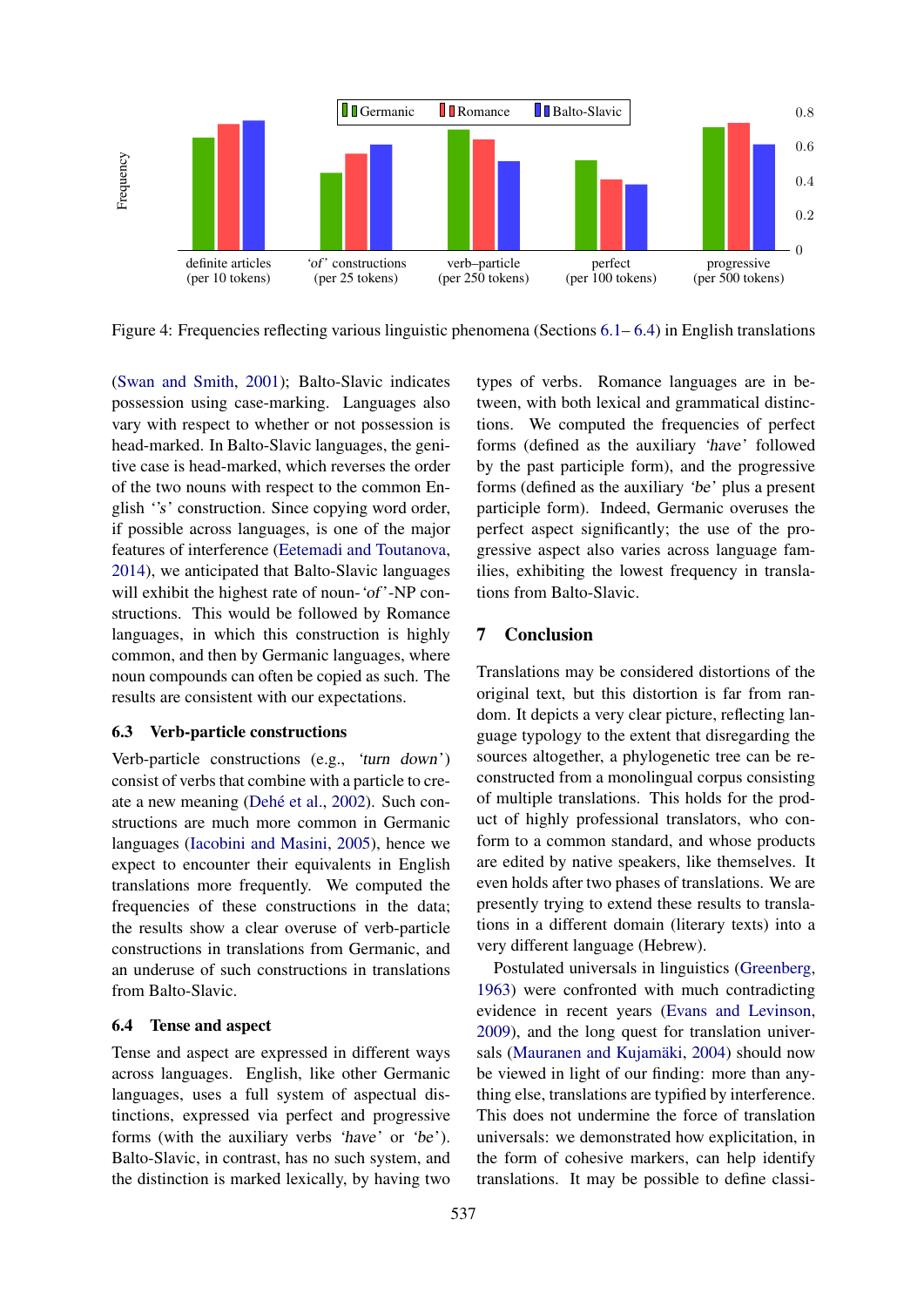fiers implementing other universal facets of translation, e.g., simplification, which will yield good separation between O and T. However, explicitation fails in the reproduction of language typology, whereas interference-based features produce trees of considerable quality.

Remarkably, translations to contemporary English and French capture part of the millenniumold history of the source languages from which the translations were made. Our trees reflect some of the historical connections among the languages, but of course they are related in other ways, too (whether incidental, areal, etc.). This may explain the case of Romanian in our reconstructed trees: it has been isolated for many years from other Romance languages and was under heavy influence from Balto-Slavic languages.

Very little research has been done in historical linguistics on how translations impact the evolvement of languages. The major trends relate to loan translations (Jahr, 1999), or the impact of canonical texts, such as Luther's translation of the Bible to German (Russ, 1994) or the case of the King James translation to English (Crystal, 2010). It has been attested that for certain languages, up to 30% of published materials are mediated through translation (Pym and Chrupała, 2005). Given the fingerprints left on target language texts, translations very likely play a role in language change. We leave this as a direction for future research.

### Acknowledgements

We wish to thank the three ACL anonymous reviewers for their constructive feedback. We are grateful to Sergiu Nisioi and Oren Weimann for their advice and helpful suggestions. We are also thankful to Yonatan Belinkov and Michael Katz for insightful and valuable comments.

### References

- Ehud Alexander Avner, Noam Ordan, and Shuly Wintner. 2016. Identifying translationese at the word and sub-word level. *Digital Scholarship in the Humanities* 31(1):30–54. http://dx.doi.org/10.1093/llc/fqu047.
- Mona Baker. 1993. Corpus linguistics and translation studies: Implications and applications. In Mona Baker, Gill Francis, and Elena Tognini-Bonelli, editors, *Text and technology: in honour of John Sinclair*, John Benjamins, Amsterdam, pages 233–252.

Marco Baroni and Silvia Bernardini. 2006. A new

approach to the study of Translationese: Machinelearning the difference between original and translated text. *Literary and Linguistic Computing* 21(3):259–274.

- Yevgeni Berzak, Roi Reichart, and Boris Katz. 2014. Reconstructing native language typology from foreign language usage. In *Proceedings of the Eighteenth Conference on Computational Natural Language Learning*. pages 21–29. http://aclweb.org/anthology/W/W14/W14- 1603.pdf.
- Shoshana Blum-Kulka. 1986. Shifts of cohesion and coherence in translation. In Juliane House and Shoshana Blum-Kulka, editors, *Interlingual and intercultural communication Discourse and cognition in translation and second language acquisition studies*, Gunter Narr Verlag, volume 35, pages 17–35.
- Shoshana Blum-Kulka and Eddie A. Levenston. 1983. Universals of lexical simplification. In Claus Faerch and Gabriele Kasper, editors, *Strategies in Interlanguage Communication*, Longman, pages 119–139.
- Alix Boc, Anna Maria Di Sciullo, and Vladimir Makarenkov. 2010. Classification of the Indo-European languages using a phylogenetic network approach. In Hermann Locarek-Junge and Claus Weihs, editors, *Classification as a Tool for Research: Proceedings of the 11th IFCS Biennial Conference and 33rd Annual Conference of the Gesellschaft fur Klassifikation e.V., Dresden, March ¨ 13-18, 2009*. Springer Berlin Heidelberg, Berlin, Heidelberg, pages 647–655.
- Sebastian Böcker, Stefan Canzar, and Gunnar W Klau. 2013. The generalized Robinson-Foulds metric. In *International Workshop on Algorithms in Bioinformatics*. Springer, pages 156–169.
- David Crystal. 2010. *Begat: The King James Bible and the English Language*. Oxford University Press.
- Nicole Dehé, Ray Jackendoff, Andrew McIntyre, and Silke Urban, editors. 2002. *Verb-particle Explorations*. Interface explorations. Mouton de Gruyter.
- Isidore Dyen, Joseph B. Kruskal, and Paul Black. 1992. An Indoeuropean classification. a lexicostatistical experiment. *Transactions of the American Philosophical Society* 82(5):iii–132.
- Sauleh Eetemadi and Kristina Toutanova. 2014. Asymmetric features of human generated translation. In *Proceedings of the 2014 Conference on Empirical Methods in Natural Language Processing (EMNLP)*. Association for Computational Linguistics, pages 159–164. http://www.aclweb.org/anthology/D14-1018.
- T. Mark Ellison and Simon Kirby. 2006. Measuring language divergence by intra-lexical comparison. In *Proceedings of the 21st International Conference on Computational Linguistics and the 44th*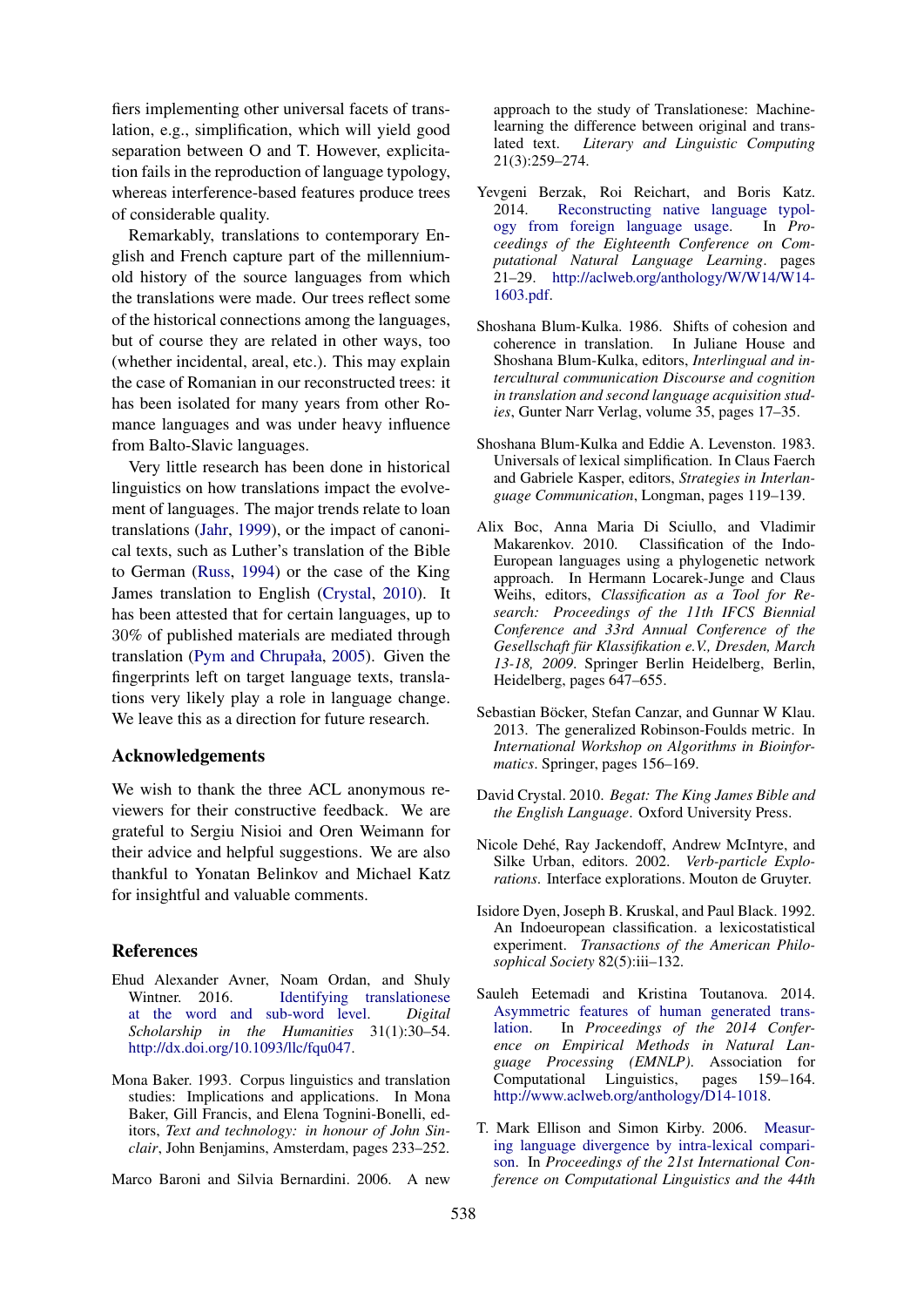*Annual Meeting of the Association for Computational Linguistics*. Association for Computational Linguistics, Stroudsburg, PA, USA, pages 273–280. https://doi.org/10.3115/1220175.1220210.

- Nicholas Evans and Stephen Levinson. 2009. The myth of language universals: Language diversity and its importance for cognitive science. *Behavioral and Brain Sciences* 32(5):429–494.
- William Frawley. 1984. Prolegomenon to a theory of translation. In William Frawley, editor, *Translation. Literary, Linguistic and Philosophical Perspectives*, University of Delaware Press, Newark, pages 159– 175.
- Martin Gellerstam. 1986. Translationese in Swedish novels translated from English. In Lars Wollin and Hans Lindquist, editors, *Translation Studies in Scandinavia*, CWK Gleerup, Lund, pages 88–95.
- Russell D. Gray and Quentin D. Atkinson. 2003. Language-tree divergence times support the Anatolian theory of Indo-European origin. *Nature* 426:435–439.
- Joseph H. Greenberg, editor. 1963. *Universals of Human Language*. MIT Press, Cambridge, Mass.
- Mark Hall, Eibe Frank, Geoffrey Holmes, Bernhard Pfahringer, Peter Reutemann, and Ian H. Witten. 2009. The WEKA data mining software: an update. *SIGKDD Explorations* 11(1):10–18. https://doi.org/10.1145/1656274.1656278.
- Na-Rae Han, Martin Chodorow, and Claudia Leacock. 2006. Detecting errors in English article usage by non-native speakers. *Natural Language Engineering* 12(02):115–129.
- Katherine A Heller and Zoubin Ghahramani. 2005. Bayesian hierarchical clustering. In *Proceedings of the 22nd international conference on Machine learning*. ACM, pages 297–304.
- Eli Hinkel. 2001. Matters of cohesion in L2 academic texts. *Applied Language Learning* 12(2):111–132.
- Hagen Hirschmann, Anke Lüdeling, Ines Rehbein, Marc Reznicek, and Amir Zeldes. 2013. Underuse of syntactic categories in Falko. a case study on modification. In Sylviane Granger, Gaëtanelle Gilquin, and Fanny Meunier, editors, *20 Years of Learner Corpus Research. Looking Back, Moving Ahead.*, Presses Universitaires de Louvain, Louvain la Neuve, pages 223–234.
- Claudio Iacobini and Francesca Masini. 2005. Verbparticle constructions and prefixed verbs in Italian: typology, diachrony and semantics. In *Mediterranean Morphology Meetings*. volume 5, pages 157–184.
- Iustina Ilisei, Diana Inkpen, Gloria Corpas Pastor, and Ruslan Mitkov. 2010. Identification of translationese: A machine learning approach.

In Alexander F. Gelbukh, editor, *Proceedings of CICLing-2010: 11th International Conference on Computational Linguistics and Intelligent Text Processing*. Springer, volume 6008 of *Lecture Notes in Computer Science*, pages 503–511. http://dx.doi.org/10.1007/978-3-642-12116-6.

- Ernst Håkon Jahr. 1999. Language change: advances *in historical sociolinguistics*, volume 114. Walter de Gruyter.
- S.S. Keerthi, S.K. Shevade, C. Bhattacharyya, and K.R.K. Murthy. 2001. Improvements to Platt's SMO algorithm for SVM classifier design. *Neural Computation* 13(3):637–649.
- Philipp Koehn. 2005. Europarl: A parallel corpus for statistical machine translation. MT Summit.
- Moshe Koppel and Noam Ordan. 2011. Translationese and its dialects. In *Proceedings of the 49th Annual Meeting of the Association for Computational Linguistics: Human Language Technologies*. Association for Computational Linguistics, Portland, Oregon, USA, pages 1318–1326. http://www.aclweb.org/anthology/P11-1132.
- Mary K Kuhner and Joseph Felsenstein. 1994. A simulation comparison of phylogeny algorithms under equal and unequal evolutionary rates. *Molecular Biology and Evolution* 11(3):459–468.
- Christopher D. Manning, Mihai Surdeanu, John Bauer, Jenny Finkel, Steven J. Bethard, and David McClosky. 2014. The Stanford CoreNLP natural language processing toolkit. In *Proceedings of 52nd Annual Meeting of the Association for Computational Linguistics: System Demonstrations*. Association for Computational Linguistics, Baltimore, Maryland, pages 55–60. http://www.aclweb.org/anthology/P/P14/P14-5010.
- Anna Mauranen and Pekka Kujamäki, editors. 2004. *Translation universals: Do they exist?*. John Benjamins.
- Ryo Nagata and Edward W. D. Whittaker. 2013. Reconstructing an Indo-European family tree from non-native English texts. In *Proceedings of the 51st Annual Meeting of the Association for Computational Linguistics*. pages 1137–1147. http://aclweb.org/anthology/P/P13/P13-1112.pdf.
- Luay Nakhleh, Don Ringe, and Tandy Warnow. 2005a. Perfect phylogenetic networks: A new methodology for reconstructing the evolutionary history of natural languages. *Language* 81(2):382–420.
- Luay Nakhleh, Tandy Warnow, Don Ringe, and Steven N. Evans. 2005b. A comparison of phylogenetic reconstruction methods on an Indo-European dataset. *Transactions of the Philological Society* 103(2):171–192. https://doi.org/10.1111/j.1467- 968X.2005.00149.x.